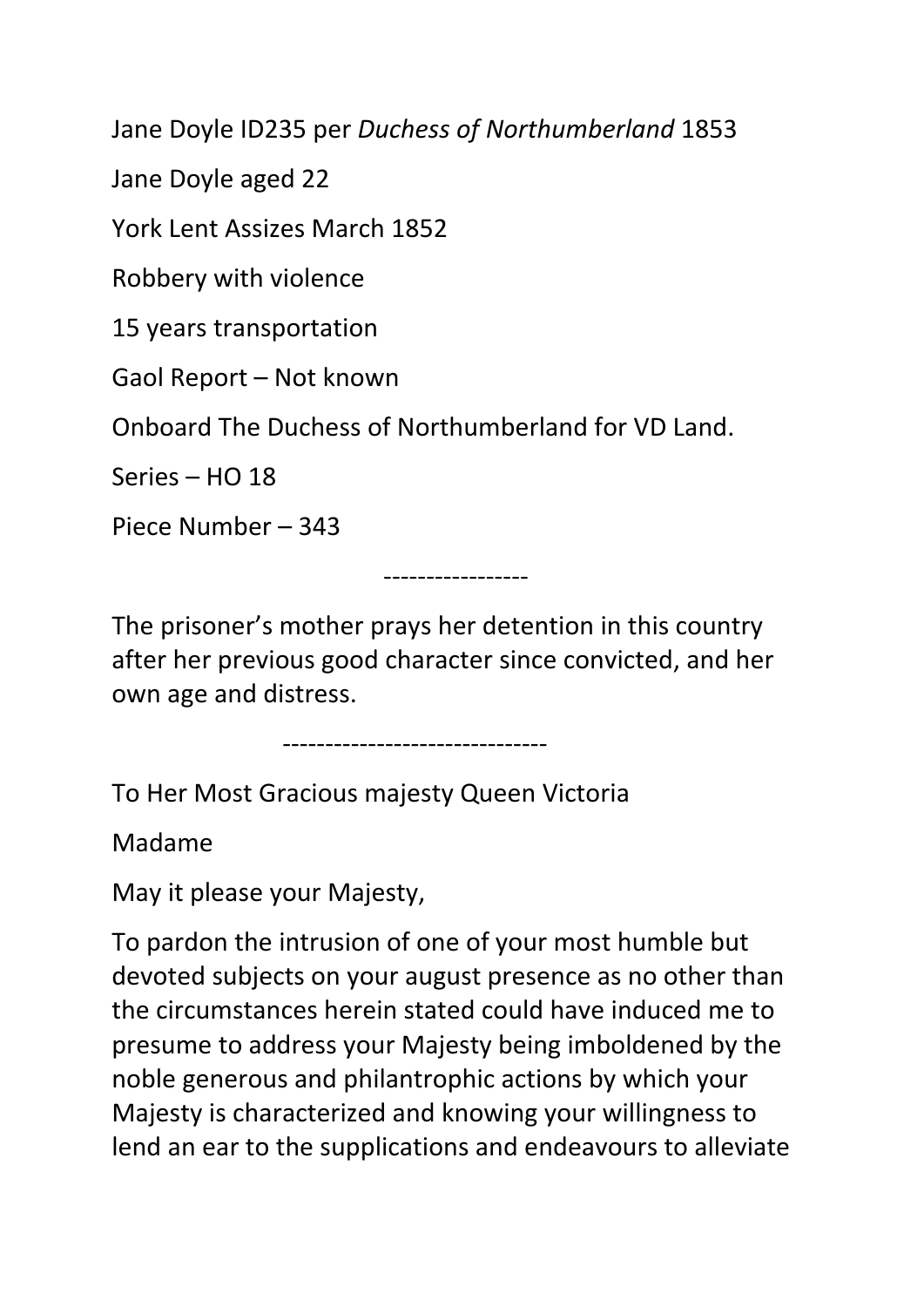the distress of your subjects however humble their station in life may be:

## Madame

May name is Jane Doyle aged 26 years and an a convict under sentence of 15 years transportation. I have been tried and found guilty at the York March Assizes by a Jury of my own countrymen , offered no further observation on the Justice or Injustice of my sentence save the severity. I am at present confined in the Millbank Penitentiary previous to my removal to a Penal Settlement. Alas my early pursuits thro' life never led me to imagine I would have been brought to this untoward and unhappy fate. I was brought up in the love and fear God and with due respect to my parents and continued to be an excellent wife, until the death of my husband who died thro' the effects of a fall in the pursuit of his daily vocation as a Labourer.

## Madame

The request that I so earnestly solicit at your Majesty's hands is that I may be permitted to undergo the period of my incarceration in the Hulks or some of your Majesty's prisons in this country with a desire thro' God's goodness thro' long the period that I may still be at home to receive into my bosom my now helpless and unhappy daughter aged 2 years and 3 months for whom me heart is nearly severed and appeal with all the feeling of a mother  $\lceil \cdot \cdot \cdot \rceil$  merciful and humane consideration. To the Chaplain and Superintendent of the Penitentiary I refer as to my conduct while in prison and trust that my conduct will always meet their approbation.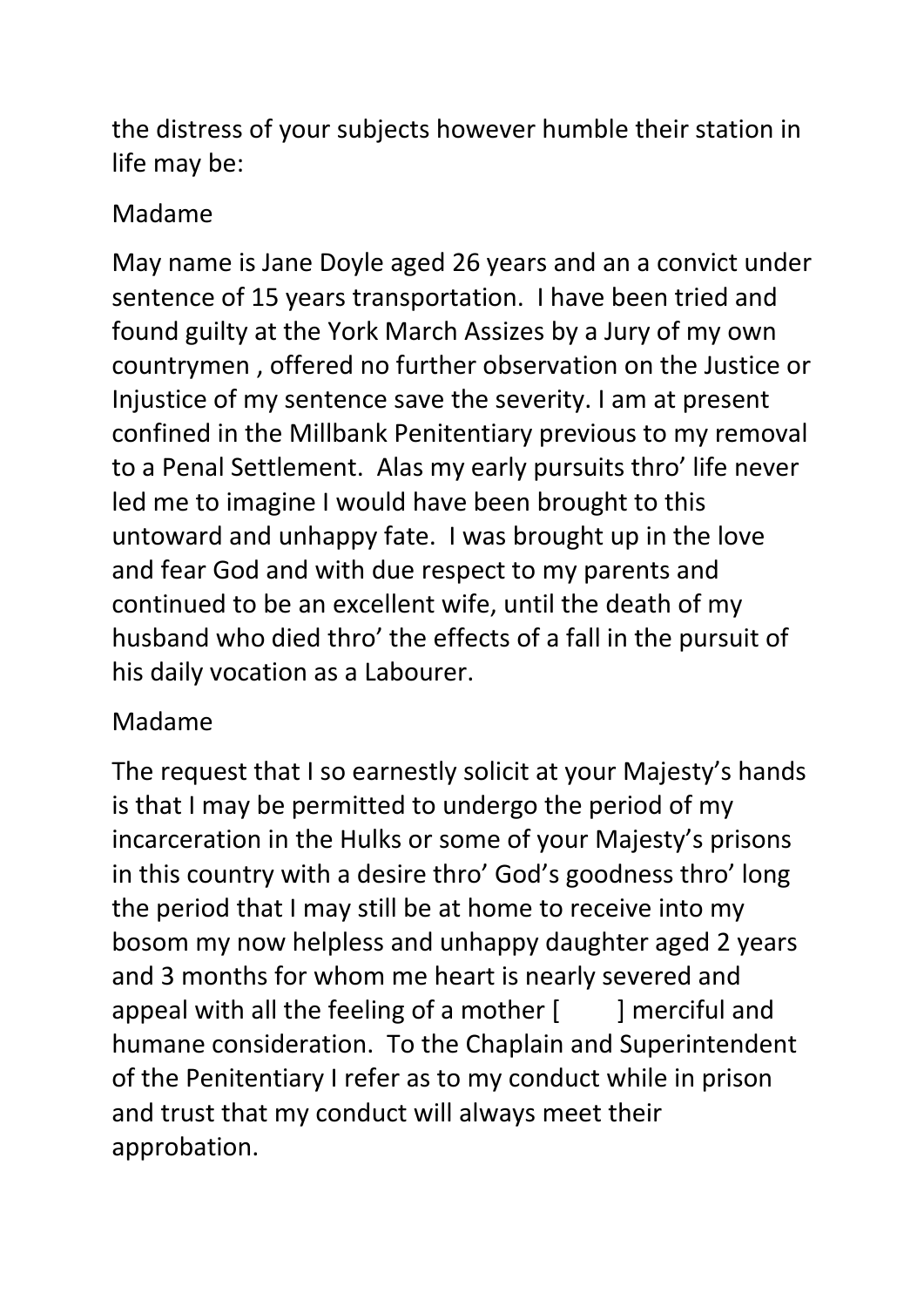--------------------

To the Right Honourable Spencer Walpole Secretary of State for the Home Department .

For the consideration of Her Most Gracious Majesty Queen Victoria;

## Honoured Sir

The Applicant Mary Gathorp who presumes to address Her Majesty on behalf of her daughter. Widow Jane Doyle a convict onboard Her Majesty's Ship "The Duchess of Northumberland" now lying at Woolwich. Most respectfully solicits your attention hoping you will condescend to convey to her Most Gracious Majesty the request herein set forth. Applicants daughter was convicted at the York Spring Assizes for felony and sentenced to 13 years transportation. She acknowledges the justice of her sentence but bitterly deplores being sent to a penal settlement with her fatherless child now 2 years and 6 months old. The convict was a dutiful and obedient child a good wife and an affectionate mother, and never in any instance deviated from the path of duty until the unfortunate occurrence that had doomed her and her offspring to miserable exile.

The convicts conduct while in prison previous and subsequent to her sentence can bear strict investigation as exemplary and modest.

Applicant now aged and nearly heart broken seriously and earnestly appeals to Her Most Gracious Majesty to alleviate her distressed mind by permitting the convict to spend the period of her imprisonment in one of Her Majesty's Prisons in this country and not cause her and her infant to be banished